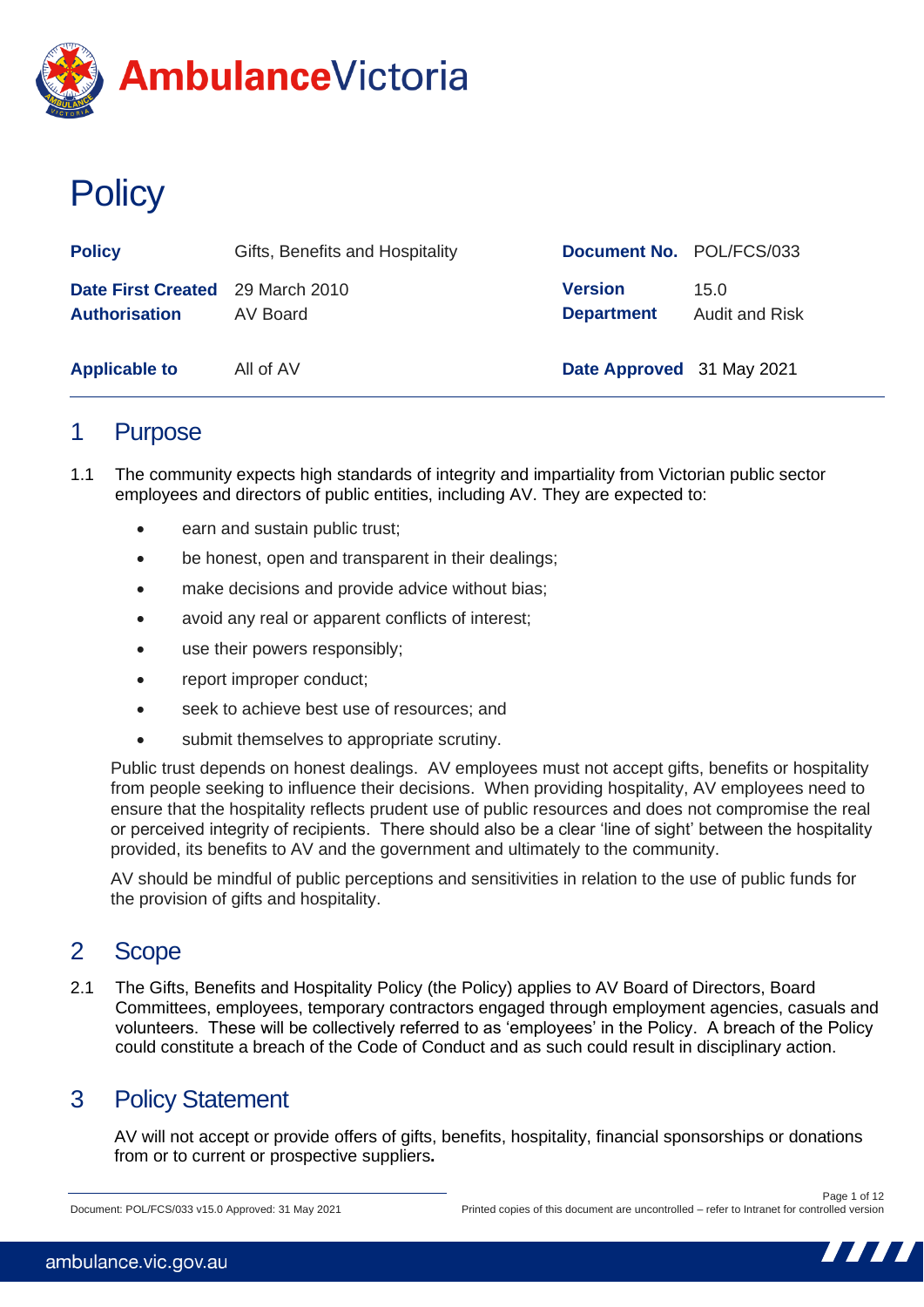### **The following is applicable to AV Board Directors only:**

The Policy recognises that the Board Directors at AV may hold external portfolio appointments or are engaged in other non-AV related interests.

If in the course of those appointments or interests, should gifts, benefits and hospitality be offered to a Board Director that would (or be likely to) give rise to a potential, actual or perceived conflict of interest (which may directly impact the Board Director's role at AV, or AV as an organisation), then this is to be referred to the Board Chair for guidance or pre-approval.

### 4 Responsibility

- 4.1 The Chief Executive Officer (CEO) will adopt the following minimum set of accountabilities:
	- a) Establish, implement and review AV policies and processes for the effective management of gifts, benefits and hospitality that comprehensively address these minimum accountabilities.
	- b) Establish and maintain a register for gifts, benefits and hospitality offered to public officials that, at a minimum, records sufficient information to effectively monitor, assess and report on these minimum accountabilities.
	- c) Communicate and make clear within AV that a breach of the gifts, benefits and hospitality policies or processes may constitute a breach of binding codes of conduct and may constitute criminal or corrupt conduct, and may result in disciplinary action.
	- d) Establish and communicate a clear policy position to business associates on the offering of gifts, benefits and hospitality to employees, including possible consequences for a business associate acting contrary to the organisation's policy position. This must take into consideration any whole of Victorian Government supplier codes of conduct.
	- e) Report at least annually to the Audit and Risk Committee on the administration and quality control of its gifts, benefits and hospitality policy, processes and register. This report must include analysis of AV's gifts, benefits and hospitality risks (including repeat offers from the same source and offers from business associates), risk mitigation measures and any proposed improvements.
	- f) Publish AV's gifts, benefits and hospitality policy and register on AV's public website. The published register should cover the current and the previous financial year.
- 4.2 The Executive Director Corporate Services is responsible for maintaining the Gifts, Benefits and Hospitality Register (Gifts Register).
- 4.3 The Audit and Risk Committee will review the Gifts Register and the Policy on an annual basis.

### 5 Accepting Gifts and Hospitality

### **5.1 Accepting gifts**

In the course of conducting AV's business, gifts may be offered to build relationships, mark the opening of a joint venture or to further professional development. In most cases, these gifts will have been offered without an ulterior motive or an expectation of a return favour.

The Victorian community trusts that public sector employees, including AV employees, will perform their duties impartially and with integrity. They can only do this if their personal interests don't conflict

Document: POL/FCS/033 v15.0 Approved: 31 May 2021 Page 2 of 12

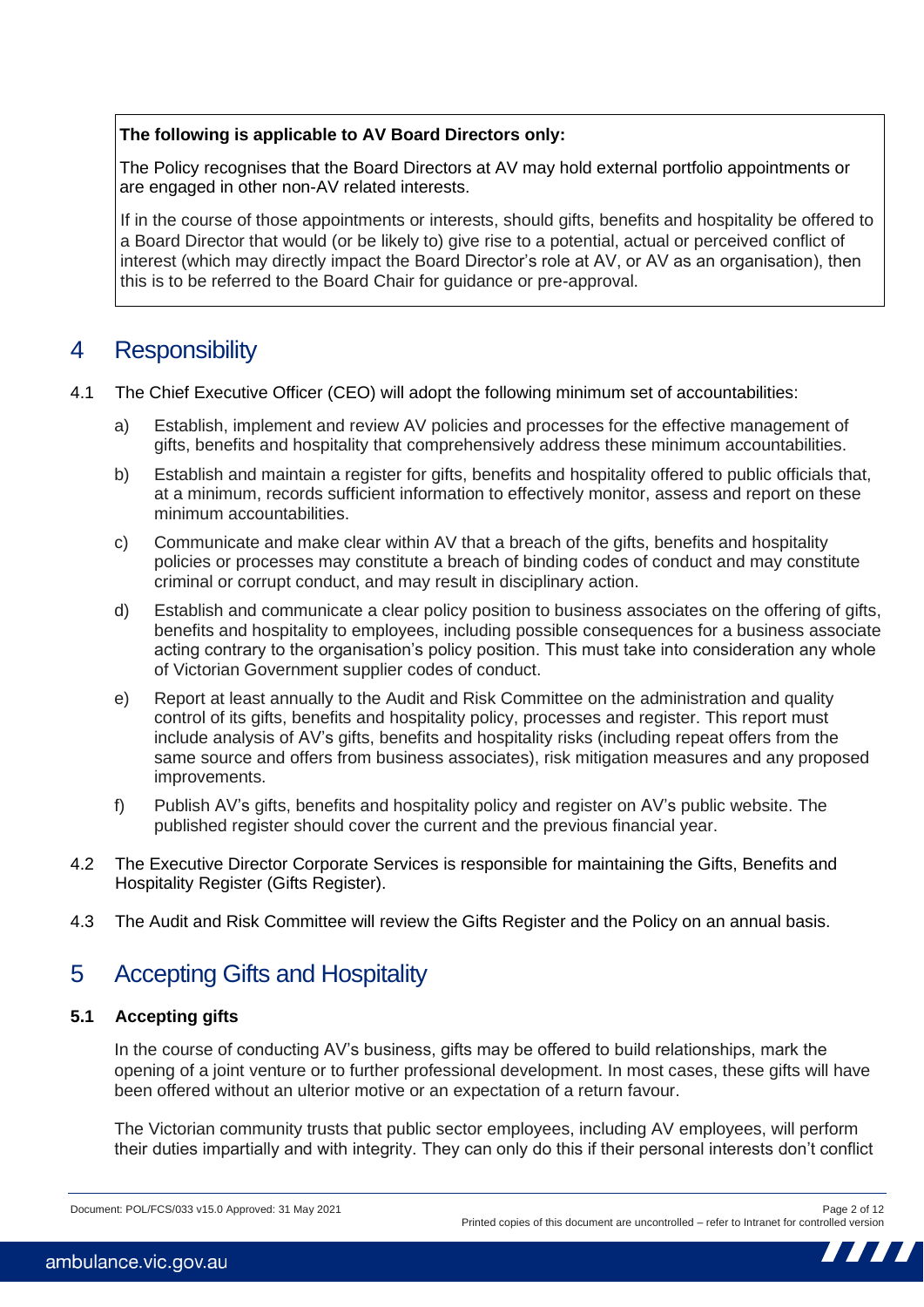with their public duty. Accepting gifts can give the impression that an employee will favour a particular person or organisation when making decisions or taking action. This may not be the intention of either the employee or the donor but impressions are important.

Public trust depends on honest dealings. AV employees must not accept gifts, benefits or hospitality from people seeking to influence their decisions.

### 5.1.1 Tokens, Mementos and small gifts of appreciation

Token gifts under the value of \$50 such as stationeries, coffee mugs, caps, USB flash drives, show bags and etc. handed out to everyone attending a conference, trade show or expo may generally be accepted. These items are not given as a personal gift for use outside the business environment and a reasonable person would not perceive token gifts as items designed to influence or win favours. Employees do not need to declare and report token gifts on the Gifts Register.

AV paramedics may receive small gifts of appreciation such as a box of chocolates, a bouquet of flower or movie tickets from their patients for the work they have done. These gifts are generally acceptable if the appreciation is being shown for a service provided, and declining the gift could cause embarrassment or offence. In addition, there is no intention (or possible perception of an intention) on the part of the donor to influence AV or its employees. It is recommended for AV paramedics to exercise judgement and assess personal circumstances.

In cases where the gifts are **money or are considered the equivalent of money** such as lottery tickets, scratch-and-win tickets or gift cards, these gifts cannot be accepted by individuals, and will become the property of AV regardless of value. Any money received as a result of these gifts will be receipted to donated funds.

Monies donated online or by mail, or given to branches are considered as donations. Such donations are not to be retained by an AV employee or by an AV social club.

Monies offered to an AV employee, as an individual, should be declined and recorded as such in the gifts register.

### 5.1.2 Modest hospitality

Light refreshments such as tea, coffee or a modest meal offered in the course of a business meeting may be accepted. These will have been offered as a courtesy to make the guest feel welcome and are incidental to the business meeting. Similarly light refreshments such as finger food at an opening ceremony or meals at a conference may be accepted. In all cases the hospitality offered should be proportionate to the occasion. Modest hospitality offered as part of official business is not a reportable gift.

### 5.1.3 Promotional offers

A promotional offer may be offered by an organisation or business wishing to give discounted or corporate offers of goods and/or services to AV employees. The offer may be published by AV upon completion of review to ensure there is no conflict of interest or potential probity concern. All aspects of the offer will be dealt with by direct liaison between the organisation providing the offer and AV employees. AV makes no representations or warranties of any kind with respect to the accuracy or value for money of the promotional offers. It is the responsibility of the individual employee to assess the offer and determine whether they wish to participate. In any case, AV should not be seen as endorsing or promoting any products, services or organisation in association with the promotional offer on any external facing media platforms.

Document: POL/FCS/033 v15.0 Approved: 31 May 2021 Page 3 of 12

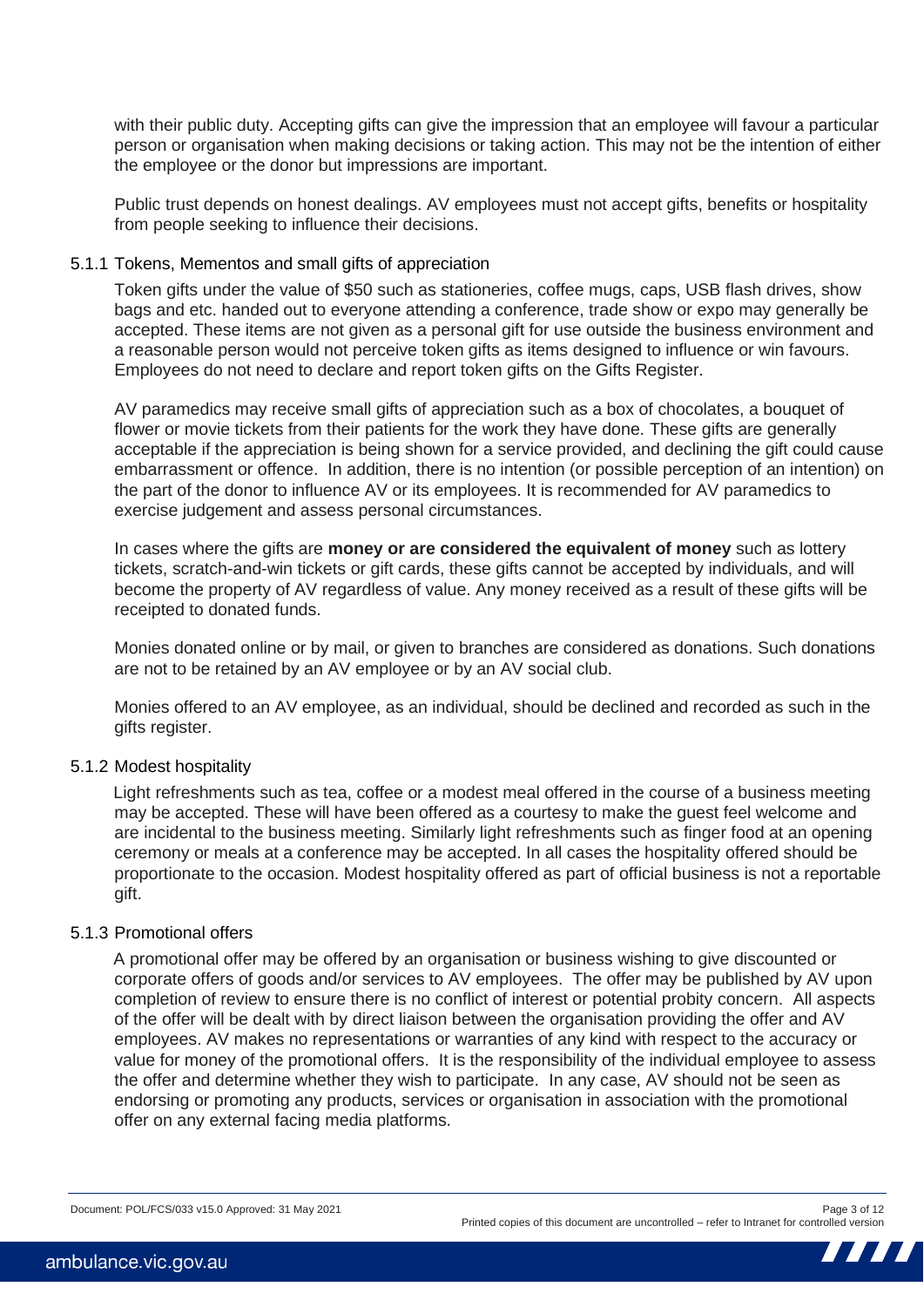### **5.2 Transferring gifts to AV's ownership**

#### 5.2.1 When representing AV

When AV employees attend a conference either as a participant or speaker or apply for an award in recognition of their AV work, they are representing AV. AV has usually paid for the employees' costs; their time, labour or accommodation. Any benefits accruing from the activities belong to AV. This includes door prizes, fees for speaking and financial grants. AV will record any revenue from fees and grants on the public ledger and, in the case of the grants, may choose to fund the employee's further work or development.

### 5.2.2 Ceremonial and other significant gifts

Visiting delegates may offer ceremonial gifts on behalf of their organisations to an AV employee. Ceremonial gifts become the property of AV and are recorded on the asset register. If they are of cultural significance they may be offered to an appropriate public institution such as the Melbourne Museum, National Gallery of Victoria or similar organisation. AV may decide to donate other significant gifts, or the proceeds from their sale, to charity.

### **5.3 Declining gifts**

### 5.3.1 Relationship between recipient and donor is crucial

Some AV employees perform roles that necessarily call for greater scrutiny. Employees involved in purchasing goods and services (including but not limited to Procurement & Commercial department and Property Services department employees) must not accept gifts from contractors and suppliers, particularly when a tender has been advertised. AV will not accept or provide offers of gifts, benefits, hospitality, financial sponsorships or donations from or to current or prospective suppliers. A Gifts, Benefits and Hospitality form must be completed even if the gift is declined (refer to section 7.1)

#### 5.3.2 Alternatives to sponsored travel and accommodation

AV employees may receive offers of sponsored travel and accommodation to attend a conference or to participate in an industry familiarisation tour. Such offers should generally be declined because of the potential for a conflict of interest. However, if attendance at the conference or the industry familiarisation tour is considered to be in the public interest then AV could pay for the travel and accommodation instead.

#### 5.3.3 Gifts and hospitality that do not have AV business benefit (including sporting and cultural events)

Sporting and cultural events are generally to be declined (as irrelevant to business) unless clearly an official business related event (e.g. on duty paramedics).

#### 5.3.4 Repeat gifts and attempted bribery

AV and its employees need to be alert to repeated offers of gifts from a single source. The cumulative value of the gifts over a year may be quite high. In addition, when accepting gifts becomes a habit or even an expectation, AV employees are more likely to be compromised.

AV employees must immediately report to the Executive Director Corporate Services and to Victoria Police any attempt to bribe them or their colleagues with money or other benefits. AV employees must also report any colleague who tries to solicit a bribe.

### 5.3.5 Suggested ways to decline gifts

The easiest way to decline a gift will usually be:

Document: POL/FCS/033 v15.0 Approved: 31 May 2021 Page 4 of 12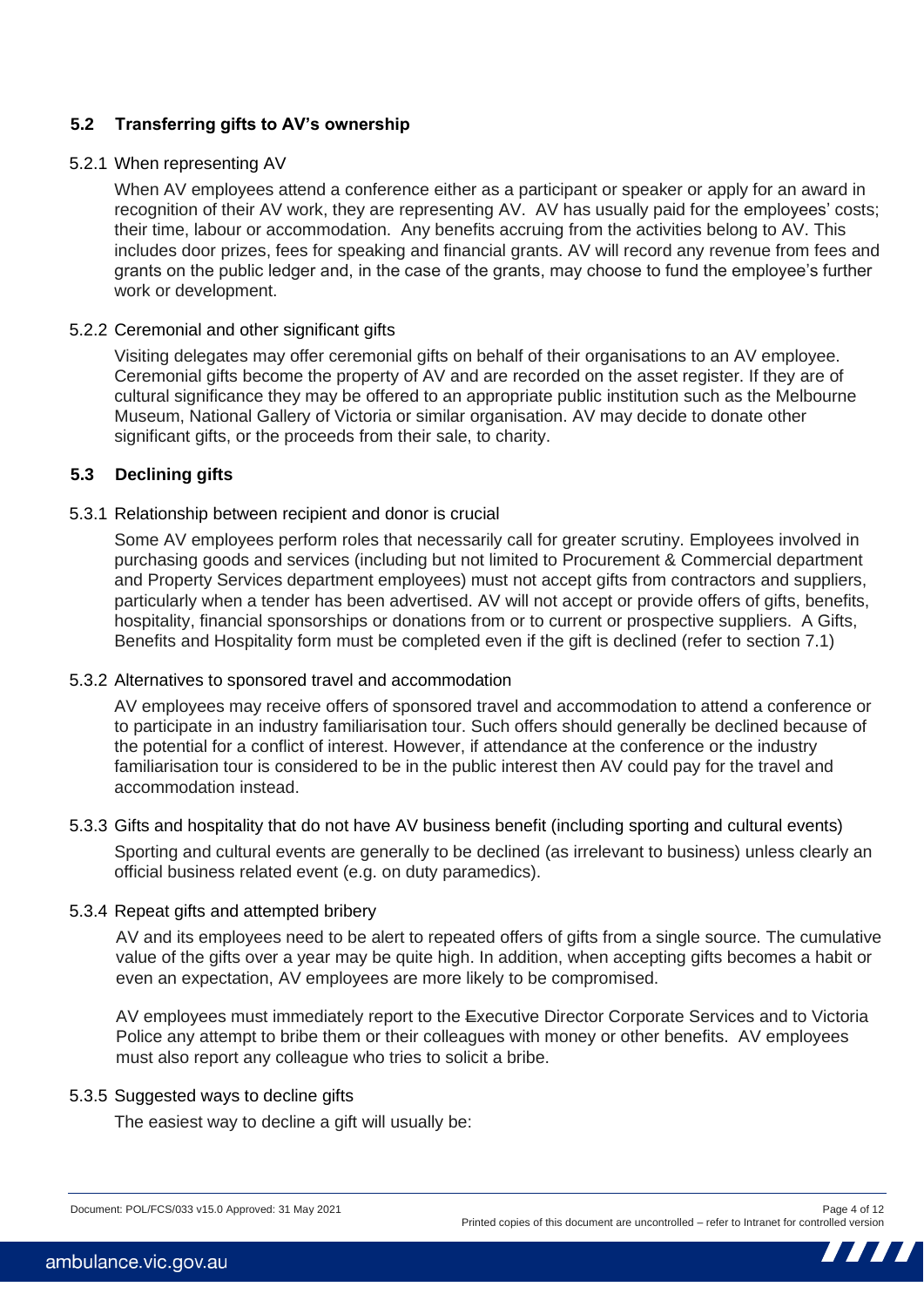- to explain that the acceptance of a gift is not possible under the mandatory requirements of the Policy;
- to explain that AV's overarching principles apply to all situations and is not targeted to the relationship/ instance in question (i.e. the refusal is not personal); and
- considering suggesting that an alternative means of expressing appreciation for AV's work could be to make a donation to AV directly.

## 6 Providing Gifts and Hospitality

### **6.1 Gifts and hospitality provided to external parties**

AV may provide hospitality for the purposes of:

- Receiving quests (for example, hosting a meeting held over lunchtime);
- Facilitating relationships between third party organisations that are in the interests of AV (for example, an event to establish a partnership arrangement);
- Celebrating the opening of an event, exhibition or the establishment of a branch; or
- Launching an initiative (for example, the launching of a new community awareness campaign).

AV may provide a gift for the purposes of making guests feel welcome and provide a reminder of the visit. However the gift should normally be symbolic, rather than financial, in value.

### **6.2 Catered functions for employees**

Catered functions for employees generally involve organisation of an event that is directly related to the employees' duties. Reasonable catering will be provided as sustenance to employees in appropriate circumstances, as outlined below.

| <b>Types of catered</b><br><b>functions</b>     | <b>Policy Principles</b>                                                                                                                                                                                                                                                                                                                                                                                                                                                                                                     |
|-------------------------------------------------|------------------------------------------------------------------------------------------------------------------------------------------------------------------------------------------------------------------------------------------------------------------------------------------------------------------------------------------------------------------------------------------------------------------------------------------------------------------------------------------------------------------------------|
| <b>Christmas</b><br>parties/celebrations        | Employees have the opportunity to attend one of the annual CEO<br>$\bullet$<br>endorsed Christmas celebration that will be paid for by AV. This is to<br>acknowledge the contribution made by employees throughout the year.<br>All other Christmas celebrations such as team/branch/department<br>$\bullet$<br>lunches, dinners etc. are to be paid for by individual employees.                                                                                                                                            |
| <b>Planning day</b>                             | It is recognised that planning activities support effective service delivery<br>$\bullet$<br>and a constructive team culture.<br>Catering will be to provide sustenance to employees and will not include<br>alcohol.                                                                                                                                                                                                                                                                                                        |
| Divisional,<br>departmental or<br>team meetings | It is recognised that division/department/team meetings support effective<br>$\bullet$<br>communication of priorities and alignment with AV strategic plans.<br>Catering will be to provide sustenance to employees and consideration<br>٠<br>will be given as to whether this be arranged in the form of employee<br>contribution (i.e. offers of baking), informal catering (i.e. cost effective<br>supplies purchased from a bakery or supermarket) or formal catering.<br>Formal catering is the least preferred option. |

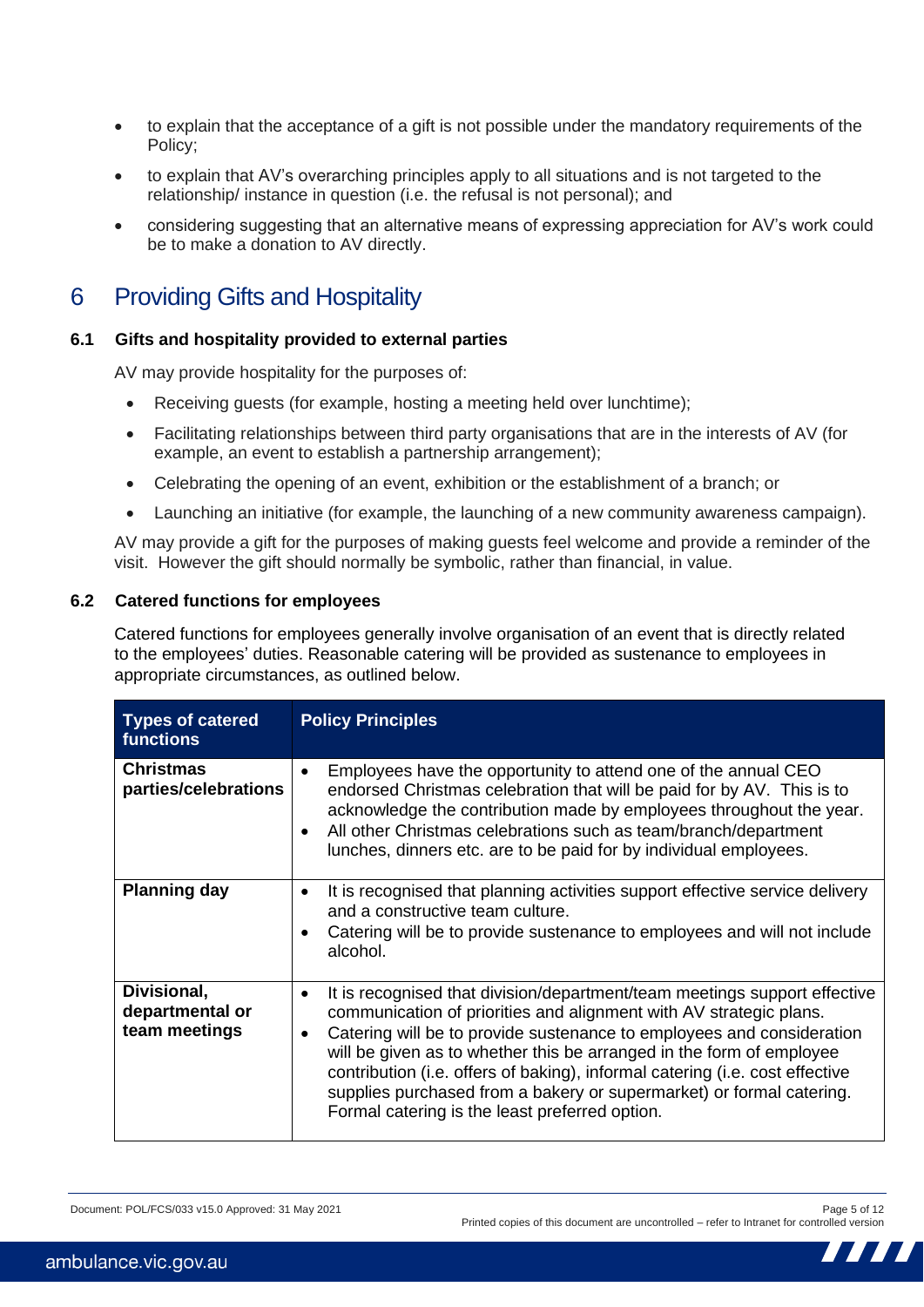| <b>Types of catered</b><br><b>functions</b> | <b>Policy Principles</b>                                                                                                                                                                                                                                                                                                                                                                         |
|---------------------------------------------|--------------------------------------------------------------------------------------------------------------------------------------------------------------------------------------------------------------------------------------------------------------------------------------------------------------------------------------------------------------------------------------------------|
| Other staff<br>meetings                     | Internal staff meetings should not have catering as part of the meeting<br>arrangement unless all criteria outlined in section 6.2.1 are met.                                                                                                                                                                                                                                                    |
| <b>Celebrations</b>                         | Catered activities to celebrate the successful completion of a major<br>$\bullet$<br>project may be permitted at the discretion of the relevant Executive<br>Director or CEO.<br>Celebrations including catering for birthdays, marriages and births will<br>be by request for employee contribution, paid for by individual<br>employees or by way of an employee collection.                   |
| <b>New starter</b><br>welcome               | Any catering will be byrequest for employee contribution, paid for by<br>individual employees or by way of employee collection.                                                                                                                                                                                                                                                                  |
| <b>Farewells</b>                            | Any catering will be by request for employee contribution, paid for by<br>$\bullet$<br>individual employees or by way of an employee collection.<br>Catered activities held at AV's premises may be allowed to recognise<br>$\bullet$<br>the retirement of a long-standing employee.<br>Lunches, dinners etc. outside of AV premises are to be paid for by<br>$\bullet$<br>individual employees. |
| <b>Training sessions</b><br>and workshops   | Catering provided will be to provide sustenance to staff.                                                                                                                                                                                                                                                                                                                                        |

6.2.1 Catered functions for other staff meetings or any events not mentioned above may be considered if it meets all of the following criteria:

|                        | <b>Criteria</b>                | <b>Explanation</b>                                                                                                                                                                                                 |
|------------------------|--------------------------------|--------------------------------------------------------------------------------------------------------------------------------------------------------------------------------------------------------------------|
| Timing of meal is<br>a |                                | A meeting is to take place over a normal meal time:                                                                                                                                                                |
|                        | appropriate                    | • a full day's meeting has been scheduled and there are cost<br>advantages for continuing the meeting through meal breaks; or                                                                                      |
|                        |                                | • it is the only convenient time available to the majority of<br>attendees. Employees are not permitted to unnecessarily<br>schedule meetings across normal meal times to claim a meal out<br>of official meeting. |
|                        |                                | If a meeting is scheduled to finish at a normal meal time it will not<br>generally qualify for the provision of an official meal. The meeting<br>would need to be scheduled over a normal meal break.              |
| b                      | Legitimate business<br>purpose | It is a working meal and should be for a legitimate business<br>purpose. That is, it is to be held at the work/ meeting location and<br>is not a regular occurrence.                                               |
|                        | Refreshments are<br>incidental | The food and drinks are reasonably incidental to the meeting or<br>seminar (i.e., it is provided for sustenance because of the duration,<br>time of day or location of the meeting or seminar).                    |

Document: POL/FCS/033 v15.0 Approved: 31 May 2021 Page 6 of 12

Printed copies of this document are uncontrolled – refer to Intranet for controlled version

Ш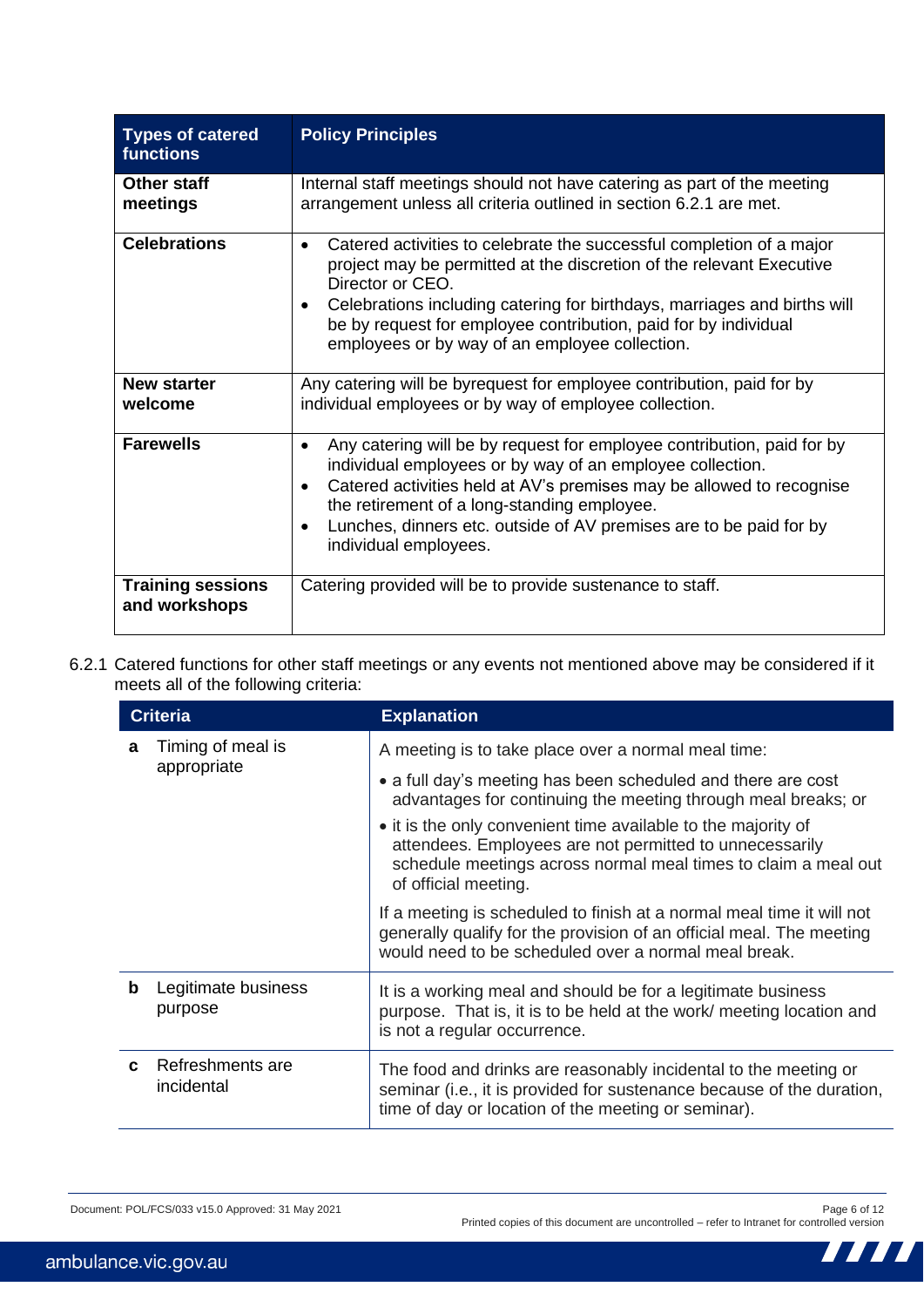| <b>Criteria</b>                      | <b>Explanation</b>                                                                                                |
|--------------------------------------|-------------------------------------------------------------------------------------------------------------------|
| <b>d</b> Cost restraint is exercised | The meal is modest (e.g. low charges per head, for example<br>sandwiches, fruit, salad, tea/coffee, light lunch). |

Catered function failing to meet all the above criteria may be assessed as entertainment which requires approval by the Board or the CEO.

AV supports the use of ethical caterers, for more information contact [sustainability@ambulance.vic.gov.au](mailto:sustainability@ambulance.vic.gov.au) For more information, refer to the **[Ethical catering: How to information sheet](https://intranet.ambulance.vic.gov.au/sites/Teams/coo/sustainability/_layouts/15/WopiFrame.aspx?sourcedoc=/sites/Teams/coo/sustainability/Lists/Sustainability%20Matters/Attachments/21/Ethical%20catering%20AV%20how%20to%20info%20sheet%202021.pdf&action=default)**

### **6.3 Providing gifts to employees**

AV may recognise significant achievements and provide token gifts as part of the following:

- Reward and recognition programs or events; or
- Celebrating length of service milestones and/or retirements.

A token gift, such as a card and/or flowers, may be provided by AV in the event of employee illness, death or if a close family member of an employee passes away.

Gifts for events such as farewells, birthdays, marriages or the birth of children should not be purchased using AV funds.

### **6.4 Overarching considerations**

When deciding on the type of hospitality to provide and whether AV should pay for all, some or none of the costs associated with the employee event, consideration should be given to the following:

- the extent to which the event will contribute to organisational objectives by, for example reinforcing particular values or motivating employees;
- whether there have been multiple recent events that would result in perceptions of excess should further events be funded; and
- the need to balance the positive benefits of public recognition with community expectations in relation to modest and prudent expenditure by AV.

Where possible, events should be held at a time of day least likely to attract expectations of, or a need for, hospitality.

All costs associated with AV gifts and hospitality must be approved by the appropriate financial delegate in accordance with the AV Financial Delegations and Authorities Framework.

Alcohol is not permitted to be paid for out of AV funds without the prior approval of the Board or CEO.

The HOST Test (Appendix B) provides an overview of key matters to consider when deciding whether to provide a gift, benefit or hospitality.

# 7 Reporting Gifts and Hospitality

### **7.1 Declaring gifts, benefits or hospitality received**

When an AV employee is offered a gift, benefit or hospitality which has a nominal value greater than \$50 they must complete a Gifts, Benefits and Hospitality Declaration Form. The form must be

Document: POL/FCS/033 v15.0 Approved: 31 May 2021 Page 7 of 12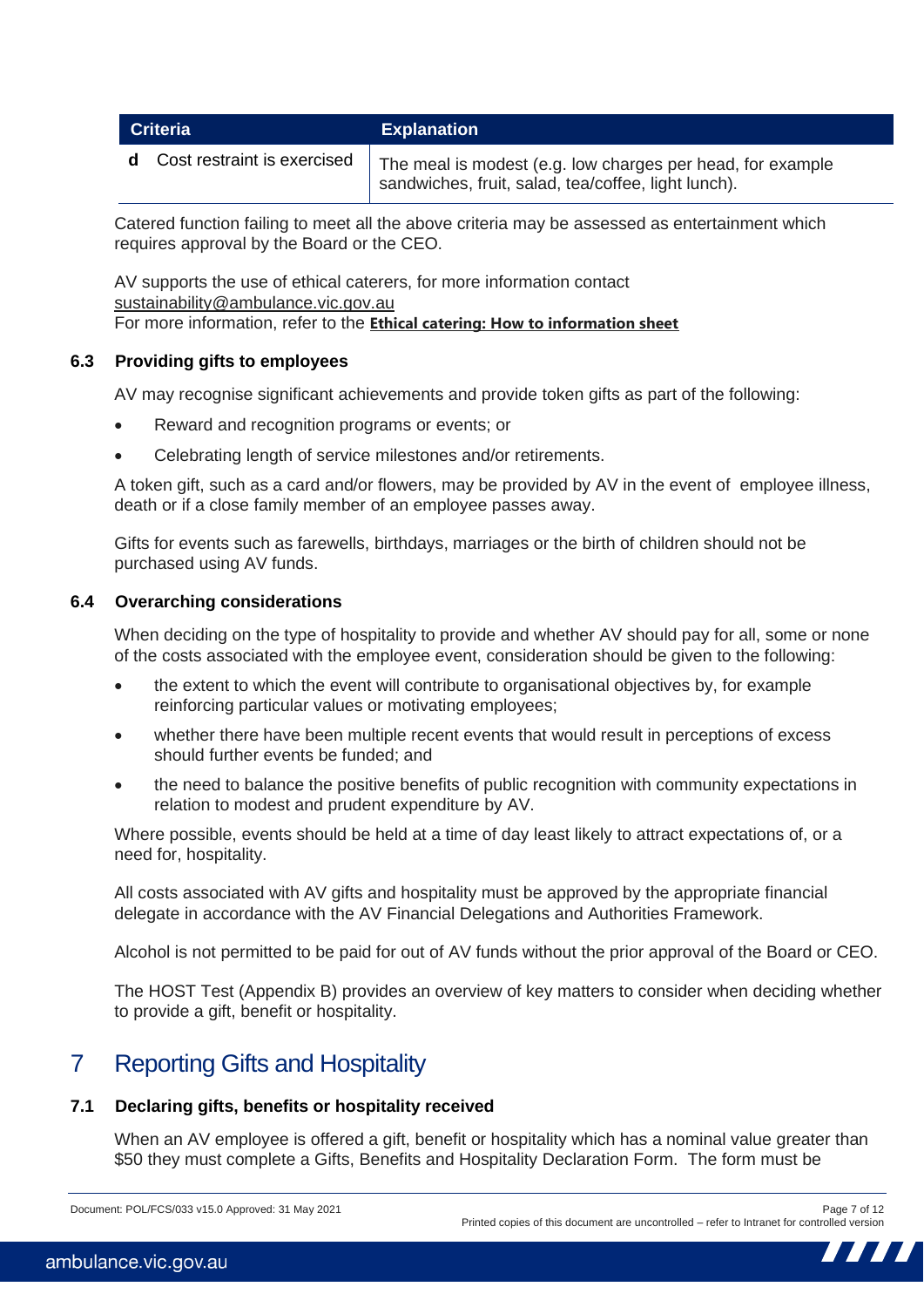completed even if the gift is declined. Details of the gift, benefit or hospitality will be recorded in the Gifts Register. Irrespective of dollar value, a gift offer that could create a reasonable perception that an employee could be influenced must be refused and the decision be recorded in the Gifts, Benefits and Hospitality Declaration Form.

Before a decision to accept a gift offer is made, the decision must be approved by the authorised persons as follows:

| Intended recipient                                                                               | <b>Authorised persons for</b><br>approval              |
|--------------------------------------------------------------------------------------------------|--------------------------------------------------------|
| AV employees excluding Executive Director Corporate Services,<br>CEO, Board and Board committees | <b>Executive Director Corporate</b><br><b>Services</b> |
| <b>Executive Director Corporate Services</b>                                                     | <b>CEO</b>                                             |
| <b>CEO</b>                                                                                       | <b>Board Chair</b>                                     |
| Board and Board committee members                                                                | <b>Board Chair</b>                                     |
| <b>Board Chair</b>                                                                               | Audit and Risk Committee Chair                         |

This approval can be obtained by completing the Gifts, Benefits and Hospitality Declaration Form.

The Gifts Register will be maintained by the Executive Director Corporate Services and will be provided to the Audit and Risk Committee for review annually.

### **7.2 Provision of gifts and hospitality provided**

AV has reporting and recording obligations which help to ensure transparency and accountability and ensure that public funds are appropriately authorised and incurred in accordance with business needs and captured in the financial records. AV should ensure that records relating to the provision of hospitality such as approval forms and records relating to procurement and expenditure are readily accessible.

### 8 Breaches

An employee's failure to avoid wherever possible or identify, declare and manage a conflict of interest situation arising from gifts, benefits and hospitality activities in accordance with this policy could lead to disciplinary action including dismissal (consistent with the relevant industrial instrument and legislation). Contractors may be subject to contract re-negotiation, including termination.

Additionally, actions inconsistent with this policy may constitute misconduct under the *Public Administration Act 2004*, which includes:

- breaches of the binding Code of conduct for Victorian public sector employees, such as sections of the Code covering conflict of interest (section 3.7), public trust (section 3.9), gifts and benefits (section 4.2), and use of official information (section 3.4); and
- employees making improper use of their position.

For further information on managing breaches of this policy, please contact Executive Director Corporate Services.

Document: POL/FCS/033 v15.0 Approved: 31 May 2021 Page 8 of 12

Printed copies of this document are uncontrolled – refer to Intranet for controlled version

777 T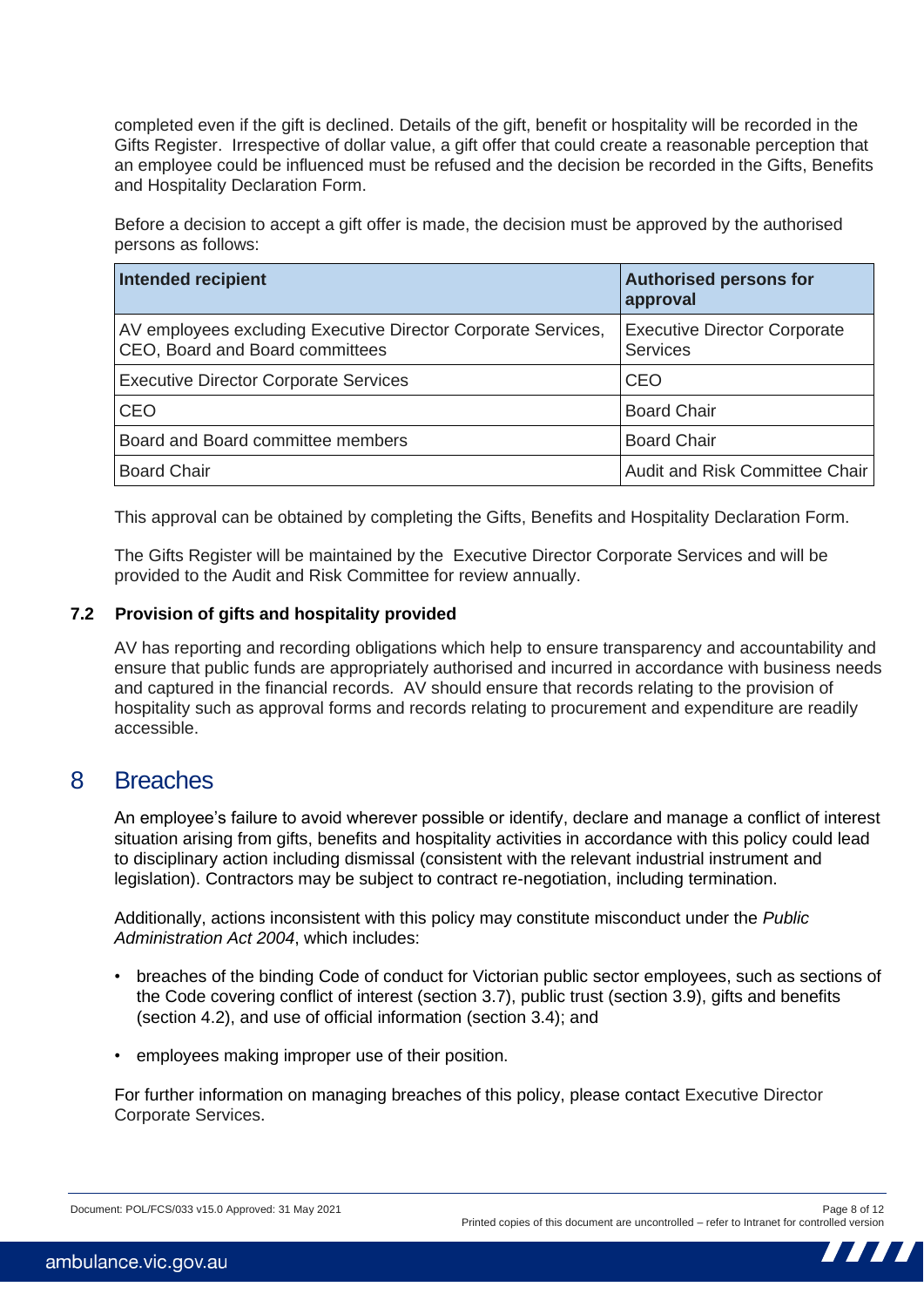# 9 Speak Up

Employees who consider that gifts, benefits and hospitality within AV may not have been declared or is not being appropriately managed should speak up and notify their manager, Executive Director Corporate Services, CEO, Audit and Risk Committee Chair or Board Chair as appropriate.

AV will take decisive action, including possible disciplinary action, against employees who discriminate against or victimise those who Speak Up in good faith.

### 10 Related Documents

Gifts, Benefits and Hospitality Declaration Form Gifts Register Sponsorships and Donation Policy Entertainment and Official Meetings Procedure Financial Delegations and Authorities Framework Code of Conduct Conflict of Interest Policy Conflict of Interest Procedure Gifts, Benefits and Hospitality Policy Framework (issued by Victorian Public Sector Commission)

### 11 Policy Review

This document has been Risk Rated as High and therefore the Audit and Risk Manager will review the Policy annually and provide to the Audit and Risk Committee for endorsement prior to Board approval.

### 12 Document Management

An approved electronic version of this document can be found in HPRM file reference: POL/FCS/033.

### 13 Definitions

| Term                  | <b>Definition</b>                                                                                                                                                                                                                                                                                                                                                                                                             |
|-----------------------|-------------------------------------------------------------------------------------------------------------------------------------------------------------------------------------------------------------------------------------------------------------------------------------------------------------------------------------------------------------------------------------------------------------------------------|
| <b>Benefits</b>       | The preferential treatment, privileged access, favours or other advantage offered<br>to an employee. They include invitations to sporting, cultural or social events,<br>access to discounts and loyalty programs, and promises of a new job. While their<br>value may sometimes be difficult to quantify in dollars, they may be highly valued<br>by the intended recipient and therefore used to influence their behaviour. |
| <b>Bribes</b>         | Money or other inducements given or promised to employees to corruptly<br>influence the performance of their role. Bribery of a public official is an offence<br>punishable by a maximum of ten years imprisonment.                                                                                                                                                                                                           |
| Conflicts of interest | When an employee's private interests conflict with their public duty. Employees<br>have a duty to always resolve a conflict in the public interest, not their own. This<br>may mean that they decline a gift or transfer the gift to AV's ownership if this is<br>identified as being in the public interest.                                                                                                                 |

Document: POL/FCS/033 v15.0 Approved: 31 May 2021 Page 9 of 12

Printed copies of this document are uncontrolled – refer to Intranet for controlled version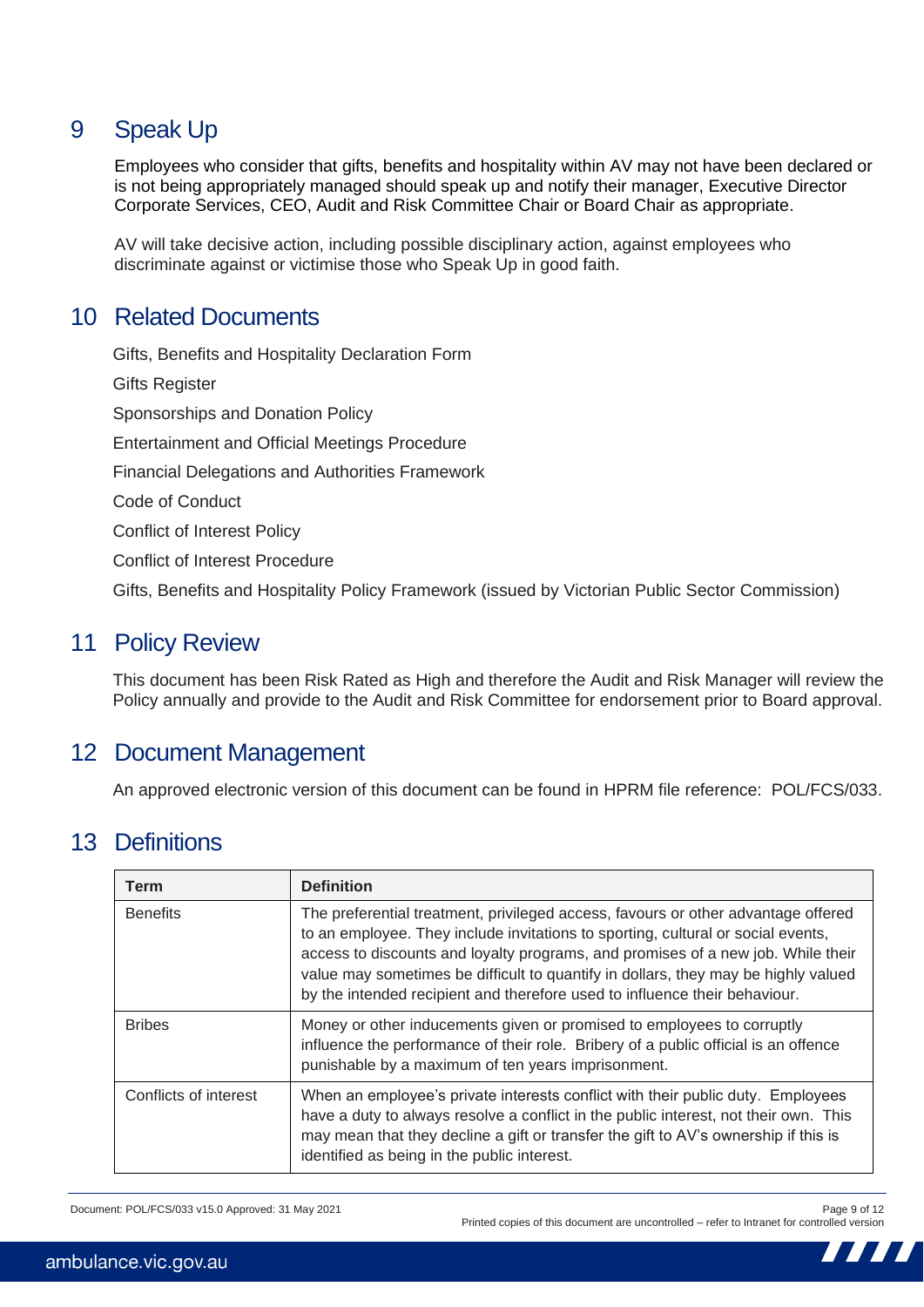| <b>Term</b>              | <b>Definition</b>                                                                                                                                                                                                                                                                                                                                                                                                                                                                                                       |
|--------------------------|-------------------------------------------------------------------------------------------------------------------------------------------------------------------------------------------------------------------------------------------------------------------------------------------------------------------------------------------------------------------------------------------------------------------------------------------------------------------------------------------------------------------------|
| Gifts                    | Free or heavily discounted items, intangible benefits or hospitality exceeding<br>common courtesy that are offered to employees in association with their work.<br>They may be enduring such as a work of art or consumables such as a box of<br>chocolates. They range in value from nominal to significant and may be given for<br>different reasons.                                                                                                                                                                 |
| Hospitality              | The friendly reception and treatment of guests. It is hospitable to offer light<br>refreshments in the course of a business meeting or as part of a conference<br>program. Hospitality can range from offers of light refreshment at a business<br>meeting to restaurant meals and sponsored travel and accommodation.                                                                                                                                                                                                  |
| Nominal value            | The value of a gift offer. It is used to determine whether an offer, if accepted, is a<br>reportable gift. AV has determined that \$50 is its threshold for nominal value.<br>Irrespective of dollar value, a gift offer that could create a reasonable perception<br>that an employee could be influenced must be refused.                                                                                                                                                                                             |
| <b>Official business</b> | Work that is consistent with a public sector organisation's functions and<br>objectives, and an employee's role. The CEO may be asked to accompany a<br>Minister on official business. Senior employees may be asked to attend the official<br>opening of a government sponsored project or to take part in a study tour of<br>institutions to develop government policy. These activities constitute official<br>business, do not have a private benefit and would not ordinarily be recorded as a<br>reportable gift. |
| Reportable gifts         | Gifts that must be recorded, typically on a gifts declaration form and/or a gifts<br>register. At a minimum, reportable gifts include accepted gifts, benefits and<br>hospitality that exceed a nominal value. They could also include gift offers of any<br>value, whether they are accepted or not. The gifts may have been offered to an<br>employee directly or extended to them as a guest of their partner or other close<br>relation.                                                                            |
| Value                    | The estimated or actual value of a gift in Australian dollars. It is also the<br>cumulative value of gifts offered by the same individual or organisation within a<br>12-month period. Significant gifts may warrant independent valuation.                                                                                                                                                                                                                                                                             |

**TITLE**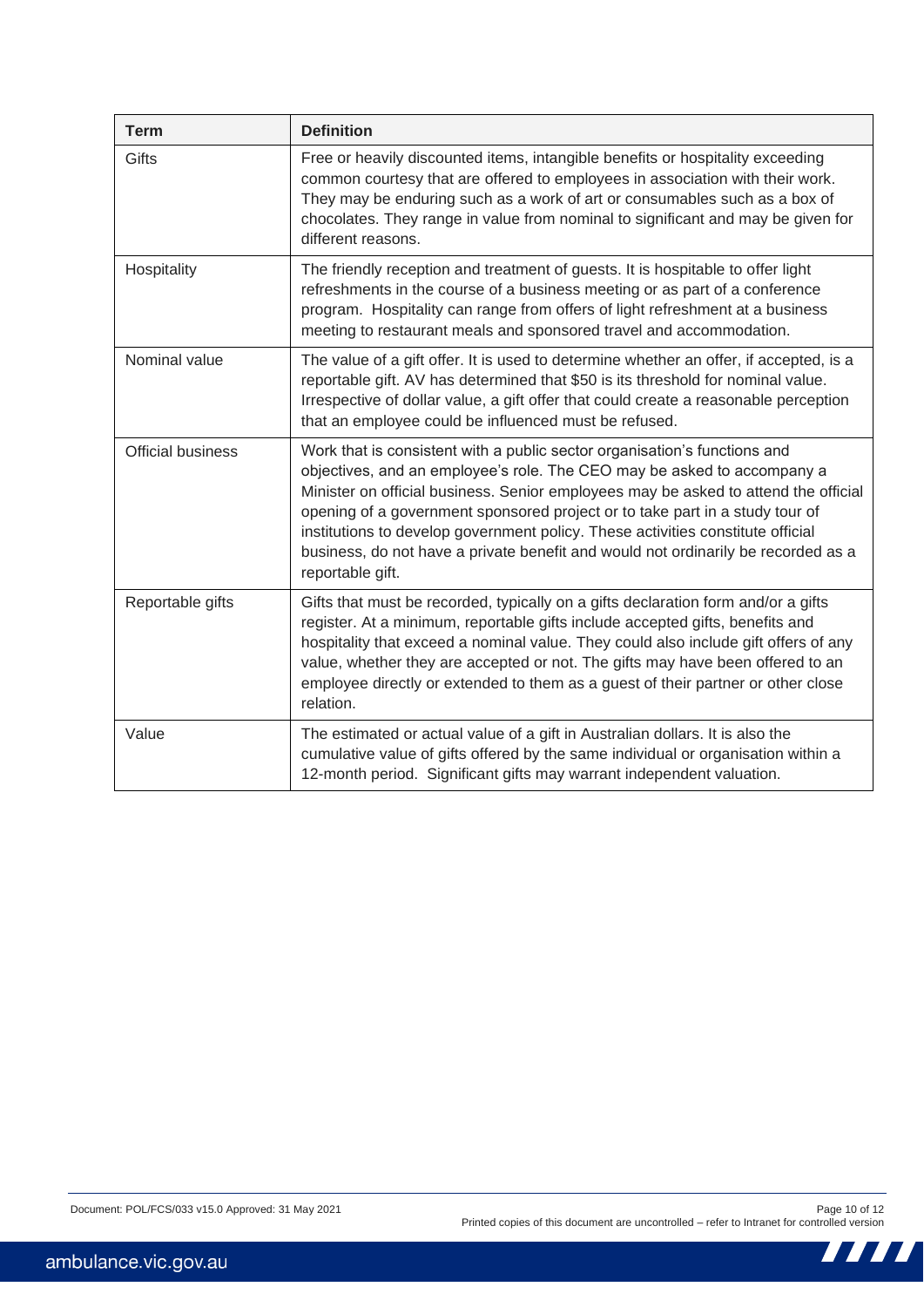# APPENDIX A: Take the GIFT Test



#### **Take the GIFT test**

The GIFT rest is a good reminder of what to think about when deciding whether to accept or decline a gift, benefit or hospitality. Take the GIFT test and when in doubt ask your manager.

|               |                  | Who is providing the gift, benefit or hospitality and what is their<br>relationship to me?                                                                                                                      |
|---------------|------------------|-----------------------------------------------------------------------------------------------------------------------------------------------------------------------------------------------------------------|
| G             | <b>Giver</b>     | Does my role require me to select contractors, award grants, regulate<br>industries or determine government policies? Could the person or<br>organisation benefit from a decision I make?                       |
|               |                  | Are they seeking to influence my decision or actions?                                                                                                                                                           |
|               | <b>Influence</b> | Has the gift, benefit or hospitality been offered to me publicly or<br>privately? Is it a courtesy, a token of appreciation or highly valuable?<br>Does its timing coincide with a decision I am about to make? |
| <b>Favour</b> |                  | Are they seeking a favour in return for the gift, benefit or<br>hospitality                                                                                                                                     |
|               |                  | Has the gift, benefit or hospitality been offered honestly? Has the<br>person or organisation made several offers over the last 12 months?<br>Would accepting it create an obligation to return a favour?       |
|               |                  | Would accepting the gift, benefit or hospitality diminish public<br>trust?                                                                                                                                      |
|               | <b>Trust</b>     | How would I feel if the gift, benefit or hospitality became public<br>knowledge? What would my colleagues, family, friends or associates<br>thin $k$ ?                                                          |

Printed copies of this document are uncontrolled – refer to Intranet for controlled version

Ш